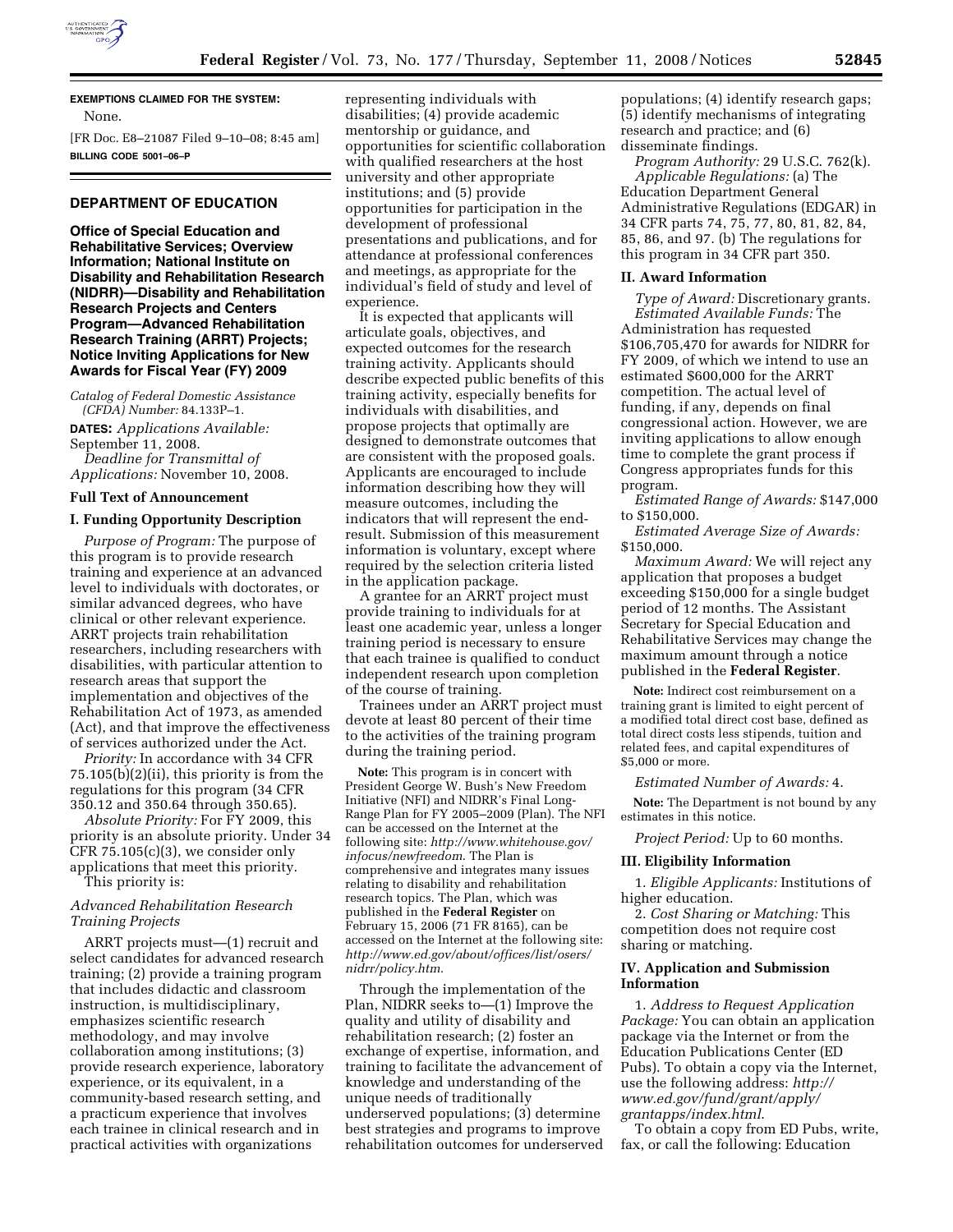Publications Center, P.O. Box 1398, Jessup, MD 20794–1398. Telephone, toll free: 1–877–433–7827. FAX: (301) 470– 1244. If you use a telecommunications device for the deaf (TDD), call, toll free: 1–877–576–7734.

You can contact ED Pubs at its Web site, also: *http://www.ed.gov/pubs/ edpubs.html* or at its e-mail address: *edpubs@inet.ed.gov*.

If you request an application from ED Pubs, be sure to identify this competition as follows: CFDA Number 84.133P–1.

Individuals with disabilities can obtain a copy of the application package in an alternative format (e.g., Braille, large print, audiotape, or computer diskette) by contacting the program contact person listed under *Alternative Format* in section VIII of this notice.

2. *Content and Form of Application Submission:* Requirements concerning the content of an application, together with the forms you must submit, are in the application package for this competition.

*Page Limit:* The application narrative (Part III of the application) is where you, the applicant, address the selection criteria that reviewers use to evaluate your application. We recommend that you limit Part III to the equivalent of no more than 75 pages, using the following standards:

• A ''page'' is 8.5″ x 11″, on one side only, with 1″ margins at the top, bottom, and both sides.

• Double space (no more than three lines per vertical inch) all text in the application narrative. Single spacing may be used for titles, headings, footnotes, quotations, references, and captions, as well as all text in charts, tables, figures, and graphs.

• Use a font that is either 12 point or larger or no smaller than 10 pitch (characters per inch).

The suggested page limit does not apply to Part I, the cover sheet; Part II, the budget section, including the narrative budget justification; Part IV, the assurances and certifications; or the one-page abstract, the resumes, the bibliography, or the letters of support. However, the page limit does apply to all of the application narrative section (Part III).

The application package will provide instructions for completing all components to be included in the application. Each application must include a cover sheet (Standard Form 424); budget requirements (ED Form 524) and a narrative budget justification; other required forms; an abstract, Human Subjects narrative, Part III narrative; resumes of staff; and other related materials, if applicable.

3. *Submission Dates and Times: Applications Available:* September 11, 2008. *Deadline for Transmittal of Applications:* November 10, 2008.

Applications for grants under this competition may be submitted electronically using the Grants.gov Apply site (Grants.gov), or in paper format by mail or hand delivery. For information (including dates and times) about how to submit your application electronically, or in paper format by mail or hand delivery, please refer to section IV.6. *Other Submission Requirements* in this notice.

We do not consider an application that does not comply with the deadline requirements.

Individuals with disabilities who need an accommodation or auxiliary aid in connection with the application process should contact the person listed under **FOR FURTHER INFORMATION CONTACT** in section VII in this notice. If the Department provides an accommodation or auxiliary aid to an individual with a disability in connection with the application process, the individual's application remains subject to all other requirements and limitations in this notice.

4. *Intergovernmental Review:* This program is not subject to Executive Order 12372 and the regulations in 34 CFR part 79.

5. *Funding Restrictions:* We reference regulations outlining funding restrictions in the *Applicable Regulations* section in this notice.

6. *Other Submission Requirements:*  Applications for grants under this competition may be submitted electronically or in paper format by mail or hand delivery.

a. *Electronic Submission of Applications*. To comply with the President's Management Agenda, we are participating as a partner in the Governmentwide Grants.gov Apply site. Advanced Rehabilitation Research Training Projects, CFDA Number 84.133P–1 is included in this project. We request your participation in Grants.gov.

If you choose to submit your application electronically, you must use the Governmentwide Grants.gov Apply site at *http://www.Grants.gov*. Through this site, you will be able to download a copy of the application package, complete it offline, and then upload and submit your application. You may not email an electronic copy of a grant application to us.

You may access the electronic grant application for Advanced Rehabilitation Research Training Projects at *http:// www.Grants.gov*. You must search for

the downloadable application package for this competition by the CFDA number. Do not include the CFDA number's alpha suffix in your search (e.g., search for 84.133, not 84.133P).

Please note the following: • Your participation in Grants.gov is voluntary.

• When you enter the Grants.gov site, you will find information about submitting an application electronically through the site, as well as the hours of operation.

• Applications received by Grants.gov are date and time stamped. Your application must be fully uploaded and submitted and must be date and time stamped by the Grants.gov system no later than 4:30 p.m., Washington, DC time, on the application deadline date. Except as otherwise noted in this section, we will not accept your application if it is received—that is, date and time stamped by the Grants.gov system—after 4:30 p.m., Washington, DC time, on the application deadline date. We do not consider an application that does not comply with the deadline requirements. When we retrieve your application from Grants.gov, we will notify you if we are rejecting your application because it was date and time stamped by the Grants.gov system after 4:30 p.m., Washington, DC time, on the application deadline date.

• The amount of time it can take to upload an application will vary depending on a variety of factors, including the size of the application and the speed of your Internet connection. Therefore, we strongly recommend that you do not wait until the application deadline date to begin the submission process through Grants.gov.

• You should review and follow the Education Submission Procedures for submitting an application through Grants.gov that are included in the application package for this competition to ensure that you submit your application in a timely manner to the Grants.gov system. You can also find the Education Submission Procedures pertaining to Grants.gov at *http://e-Grants.ed.gov/help/ GrantsgovSubmissionProcedures.pdf*.

• To submit your application via Grants.gov, you must complete all steps in the Grants.gov registration process (see *http://www.grants.gov/applicants/ get*\_*registered.jsp*). These steps include (1) registering your organization, a multi-part process that includes registration with the Central Contractor Registry (CCR); (2) registering yourself as an Authorized Organization Representative (AOR); and (3) getting authorized as an AOR by your organization. Details on these steps are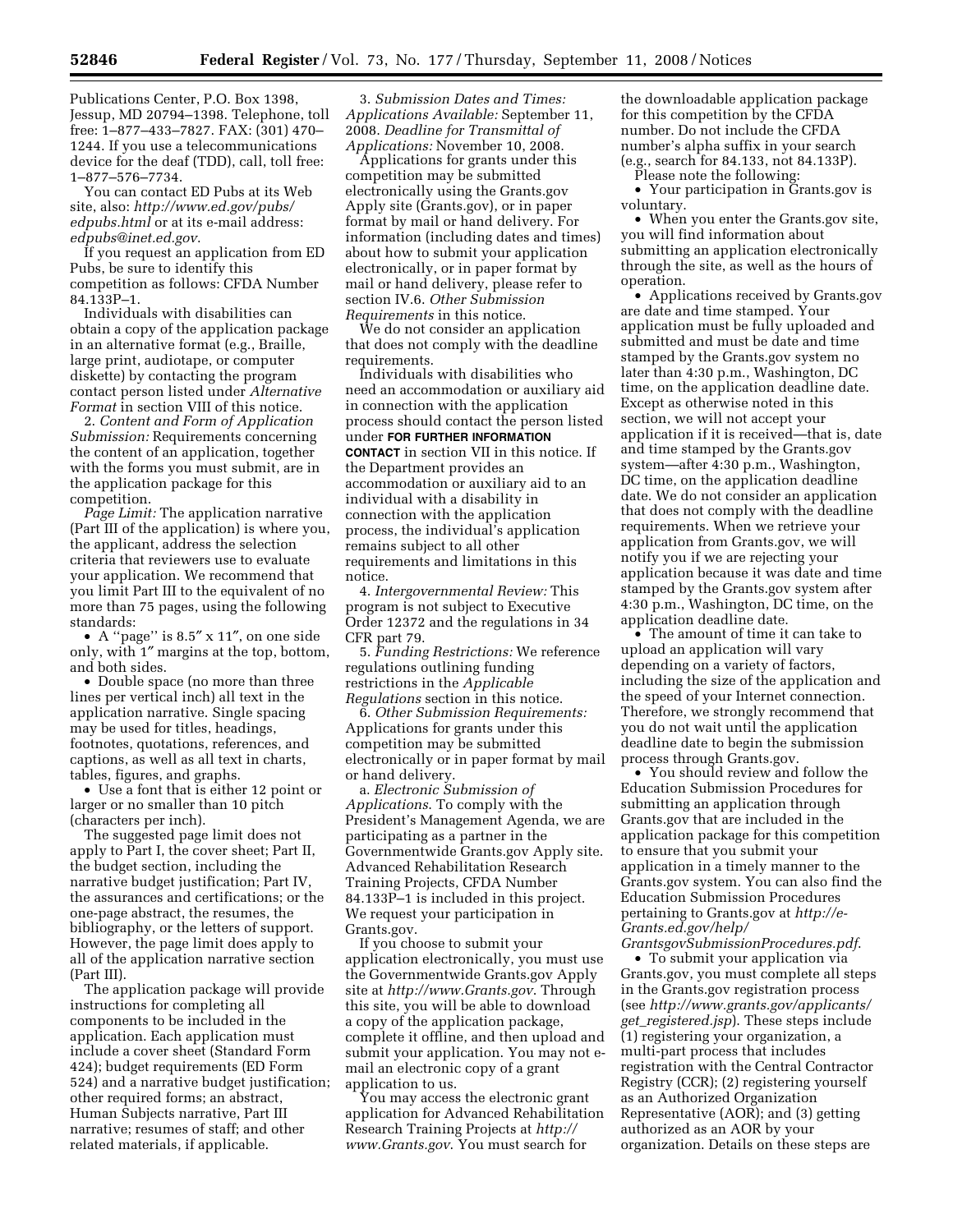outlined in the Grants.gov 3-Step Registration Guide (see *http:// www.grants.gov/section910/ Grants.govRegistrationBrochure.pdf*). You also must provide on your application the same D–U–N–S Number used with this registration. Please note that the registration process may take five or more business days to complete, and you must have completed all registration steps to allow you to submit successfully an application via Grants.gov. In addition you will need to update your CCR registration on an annual basis. This may take three or more business days to complete.

• You will not receive additional point value because you submit your application in electronic format, nor will we penalize you if you submit your application in paper format.

• If you submit your application electronically, you must submit all documents electronically, including all information you typically provide on the following forms: Application for Federal Assistance (SF 424), the Department of Education Supplemental Information for SF 424, Budget Information—Non-Construction Programs (ED 524), and all necessary assurances and certifications. Please note that two of these forms—the SF 424 and the Department of Education Supplemental Information for SF 424 have replaced the ED 424 (Application for Federal Education Assistance).

• If you submit your application electronically, you must attach any narrative sections of your application as files in a .DOC (document), .RTF (rich text), or .PDF (Portable Document) format. If you upload a file type other than the three file types specified in this paragraph or submit a passwordprotected file, we will not review that material.

• Your electronic application must comply with any page-limit requirements described in this notice.

• After you electronically submit your application, you will receive from Grants.gov an automatic notification of receipt that contains a Grants.gov tracking number. (This notification indicates receipt by Grants.gov only, not receipt by the Department.) The Department then will retrieve your application from Grants.gov and send a second notification to you by e-mail. This second notification indicates that the Department has received your application and has assigned your application a PR/Award number (an EDspecified identifying number unique to your application).

• We may request that you provide us original signatures on forms at a later date.

*Application Deadline Date Extension in Case of Technical Issues With the Grants.gov System:* If you are experiencing problems submitting your application through Grants.gov, please contact the Grants.gov Support Desk, toll free, at 1–800–518–4726. You must obtain a Grants.gov Support Desk Case Number and must keep a record of it.

If you are prevented from electronically submitting your application on the application deadline date because of technical problems with the Grants.gov system, we will grant you an extension until 4:30 p.m., Washington, DC time, the following business day to enable you to transmit your application electronically or by hand delivery. You also may mail your application by following the mailing instructions described elsewhere in this notice.

If you submit an application after 4:30 p.m., Washington, DC time, on the application deadline date, please contact the person listed under **FOR FURTHER INFORMATION CONTACT** in section VII in this notice and provide an explanation of the technical problem you experienced with Grants.gov, along with the Grants.gov Support Desk Case Number. We will accept your application if we can confirm that a technical problem occurred with the Grants.gov system and that that problem affected your ability to submit your application by 4:30 p.m., Washington, DC time, on the application deadline date. The Department will contact you after a determination is made on whether your application will be accepted.

**Note:** The extensions to which we refer in this section apply only to the unavailability of, or technical problems with, the Grants.gov system. We will not grant you an extension if you failed to fully register to submit your application to Grants.gov before the application deadline date and time or if the technical problem you experienced is unrelated to the Grants.gov system.

b. *Submission of Paper Applications by Mail*. If you submit your application in paper format by mail (through the U.S. Postal Service or a commercial carrier), you must mail the original and two copies of your application, on or before the application deadline date, to the Department at the applicable following address:

*By mail through the U.S. Postal Service:* U.S. Department of Education, Application Control Center, Attention: (CFDA Number 84.133P–1), 400 Maryland Avenue, SW., Washington, DC 20202–4260 or

*By mail through a commercial carrier:*  U.S. Department of Education, Application Control Center, Stop 4260,

Attention: (CFDA Number 84.133P–1), 7100 Old Landover Road, Landover, MD 20785–1506.

Regardless of which address you use, you must show proof of mailing consisting of one of the following:

(1) A legibly dated U.S. Postal Service postmark.

(2) A legible mail receipt with the date of mailing stamped by the U.S. Postal Service.

(3) A dated shipping label, invoice, or receipt from a commercial carrier.

(4) Any other proof of mailing acceptable to the Secretary of the U.S. Department of Education.

If you mail your application through the U.S. Postal Service, we do not accept either of the following as proof of mailing:

(1) A private metered postmark.

(2) A mail receipt that is not dated by the U.S. Postal Service.

If your application is postmarked after the application deadline date, we will not consider your application.

**Note:** The U.S. Postal Service does not uniformly provide a dated postmark. Before relying on this method, you should check with your local post office.

c. *Submission of Paper Applications by Hand Delivery*. If you submit your application in paper format by hand delivery, you (or a courier service) must deliver the original and two copies of your application by hand, on or before the application deadline date, to the Department at the following address: U.S. Department of Education, Application Control Center, Attention: (CFDA Number 84.133P–1), 550 12th Street, SW., Room 7041, Potomac Center Plaza, Washington, DC 20202–4260. The Application Control Center accepts hand deliveries daily between 8:00 a.m. and 4:30 p.m., Washington, DC time, except Saturdays, Sundays, and Federal holidays.

**Note for Mail or Hand Delivery of Paper Applications:** If you mail or hand deliver your application to the Department—

(1) You must indicate on the envelope and—if not provided by the Department—in Item 11 of the SF 424 the CFDA number, including suffix letter, if any, of the competition under which you are submitting your application; and

(2) The Application Control Center will mail to you a notification of receipt of your grant application. If you do not receive this notification within 15 business days from the application deadline date, you should call the U.S. Department of Education Application Control Center at (202) 245– 6288.

#### **V. Application Review Information**

*Selection Criteria:* The selection criteria for this competition are from 34